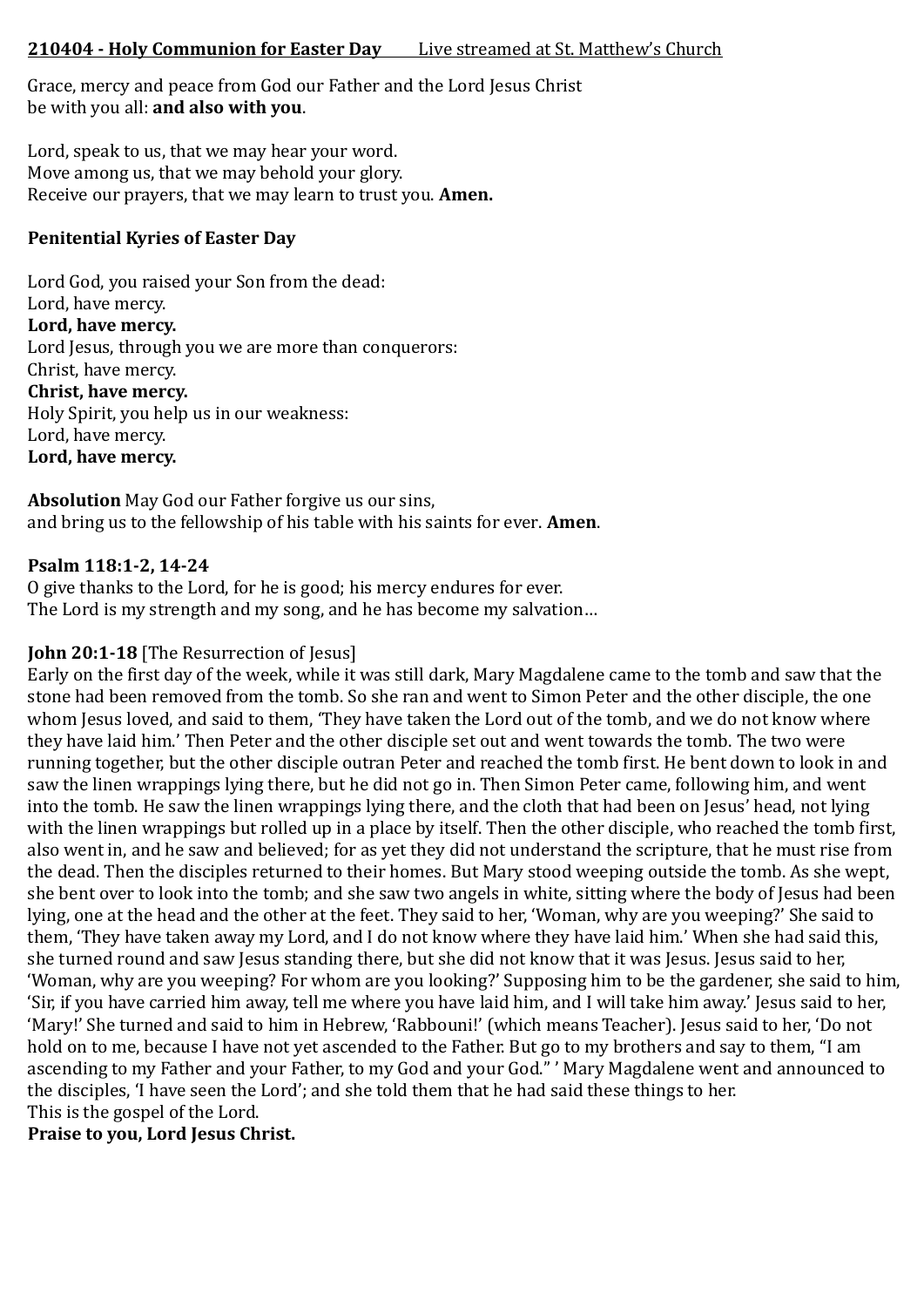#### **Sermon**

In the name of the Father, and of the Son, and of the Holy Spirit, Amen.

Easter Day. What's so special about today? So Lent is over. We can all eat chocolate again. Easter eggs are just everywhere. For Christians, however, it's the biggest event of the year. Every year. Three words are probably sufficient to explain, amid all the verbiage and hype, all the chocolate, the Easter eggs. Three words: – "He is risen!" We're now able to leave aside the failure of the world to recognize Jesus as the Messiah; their refusal to see him as the Son of God; their determination to squash the message that Jesus was preaching, by putting him to death.

Why is it a celebration? - because the world did not win!

God's Son came to earth. His Son fulfilled his destiny and gave us a message to love one another, as he has loved us. It's a very simple message. I just wish it wasn't so difficult to follow!

Each of the four gospel writers has his own version of the resurrection of Jesus. We have now heard John's take on it. It's rather different. The stories of the Resurrection had been passed on through at least a couple of generations since the time of Jesus. John's community had obviously treasured them, and it shows. They carefully crafted the important aspects of the story and stripped away some of the memories which other gospel writers had preserved.

It's told through the eyes of just three people – Mary Magdalene, Simon Peter, and the unnamed yet important figure of John's Gospel – the Beloved Disciple.

Take Peter for instance. By the end of Jesus' ministry Peter had emerged as the senior Apostle, but he was no more perfect or infallible than any of us. In other words, a normal hot-headed man!

Mary Magdalene represents womanhood: one of the few women in the NT who survived a paternalistic negativity towards women. Mark restricts the women to performing the women's' task of anointing Jesus' body with spices. But John doesn't constrain Mary to such tasks: no, he places her as the first one to approach the tomb. It is she who sees that the stone has been rolled away. Perhaps John was an early proponent of equality!

The third representative figure was the unnamed disciple. He is usually referred to as the Beloved Disciple. He was not an apostle: he represents the idealism, the constancy, of the youthful followers of Jesus. And he is the hero of the Community from which John comes. There are several instances in John's Gospel where the Beloved Disciple is shown to be closer to Jesus than Peter.

Like now. Here he is seen to out-run Peter to be the first man to peer into the tomb. And we are told that "he saw and believed". Believed that Jesus had risen from the dead. These three were obviously committed followers of Jesus, then; but they're ordinary people. They aren't kings; they aren't saints. Just like Jesus' choice of his apostles, John has chosen ordinary people to reveal the extraordinary event of today – that Jesus is risen.

At first, there's the simple realization that the tomb is empty. Jesus' body is no longer there. That is witnessed by our three representatives and carefully noted for us by John. He leaves us in no doubt. It is strictly factual. A huge grave stone has been rolled away. Jesus' body is … well … gone. The two men are now dismissed from the story. But the second part of the story re-introduces Mary Magdalene as the pivotal character. She stands weeping, in the physical darkness of dawn, in the spiritual darkness of grief and unbelief; still unable to believe or understand what might have happened. Mary looks into the tomb, and sees not grave-clothes but two angels! And then, turning away, she almost bumps into a gardener in the gloom, who asks her who she is looking for. There is a perfectly natural exchange between the two, and then the gardener reveals himself to be Jesus.

It must have been quite a moment! The dawning realization that Jesus has risen is told clearly, but sparely. No histrionics; no incredulous screams or fainting fits.

Just a quiet command to Mary to go to her brothers and give to them his message: "I am ascending to my Father and your Father, to my God and your God."

Given the absolute importance of the resurrection of Jesus to us as Christians; and to the whole basis of Christianity, it is a strangely restrained and terse narrative.

The actions of the story, the emotions of our three representatives, are pared back to the minimum. And that's the whole point. John used no flowery language, no flights of spirituality, just the bare facts. His purpose was to leave us in no doubt of the reality of what happened on that Easter Day.

Later, John will provide great detail about what exactly the resurrection means, in narratives of appearances of Jesus to the disciples; to Thomas, and to disciples at the Sea of Tiberius.

But for today, we just have a simple, memorable slogan to take away with us; a slogan for us to hold onto - the stupendous message that Jesus is risen. He is risen indeed! Allelujah! **Amen.**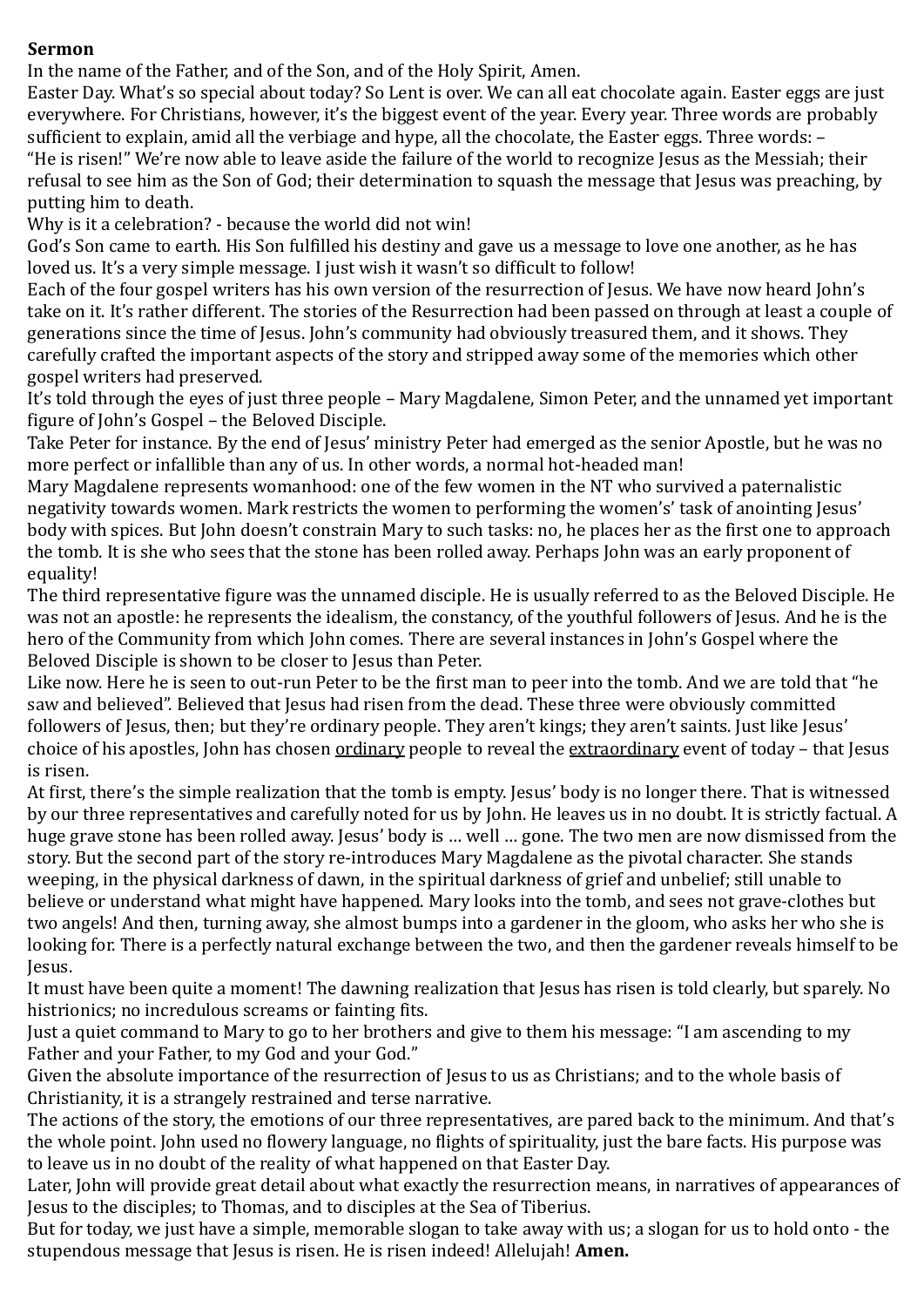## **The Nicene Creed**

We believe in one God, the Father, the almighty, maker of heaven and earth, of all that is, seen and unseen. We believe in one Lord, Jesus Christ, the only Son of God, eternally begotten of the Father, God from God, Light from Light, true God from true God, begotten, not made, of one being with the Father. Through him all things were made. For us and for our salvation he came down from heaven, was incarnate by the Holy Spirit of the Virgin Mary, and was made man. For our sake he was crucified under Pontius Pilate; he suffered death and was buried. On the third day he rose again in accordance with the Scriptures; he ascended into heaven and is seated at the right hand of the Father. He will come again in glory to judge the living and the dead, and his kingdom will have no end. We believe in the Holy Spirit, the Lord, the giver of life, who proceeds from the Father and the Son, who with the Father and the Son is worshipped and glorified, who has spoken through the prophets. We believe in one holy catholic and apostolic Church. We acknowledge one baptism for the forgiveness of sins. We look for the resurrection of the dead, and the life of the world to come. **Amen.**

## **Intercessions, beginning with the Collect of Easter Day**

Almighty God, through your only-begotten Son Jesus Christ

you have overcome death and opened to us the gate of everlasting life

Grant that, as by your grace going before us you put into our minds good desires, so by your continual help we may bring them to good effect;

through Jesus Christ our risen Lord

who is alive and reigns with you and the Holy Spirit,

one God, now and for ever. **Amen.**

As your Church rejoices this day in the Resurrection of her Lord and Saviour, may her worship be reverent and her proclamation faithful. May every Christian soul respond in faith to the call of the Master and make haste to tell the good news. *… hear our prayer*

Let the Easter hope be known in all the world. Give light to those who seek, assurance to those who doubt, and peace to all. Be with our families and friends and all who share with us the wonderful day of Resurrection. May the presence of Christ bring us close to those who are separated from us, in the knowledge that no distance can part us from his love. *… hear our prayer*

Our prayer is especially for all who have been struck by COVID-19, whether personally or through their families and friends; those for whom the virus has left them distressed; those for whom the brightness of life has been dimmed by fear. May the light of hope shine through their darkness and give them comfort.

… *hear our prayer*

We pray for those who, having shared with Christ the death of the body, now share with him the eternal life of his Resurrection: our hope in this world and our place in the world to come. *… hear our prayer*

## **The Great Thanksgiving**

Christ our passover has been sacrificed for us

therefore let us celebrate the feast.

The Lord is here. **His Spirit is with us.** 

Lift up your hearts. **We lift them to the Lord.** 

Let us give thanks to the Lord our God. **It is right to give our thanks and praise.**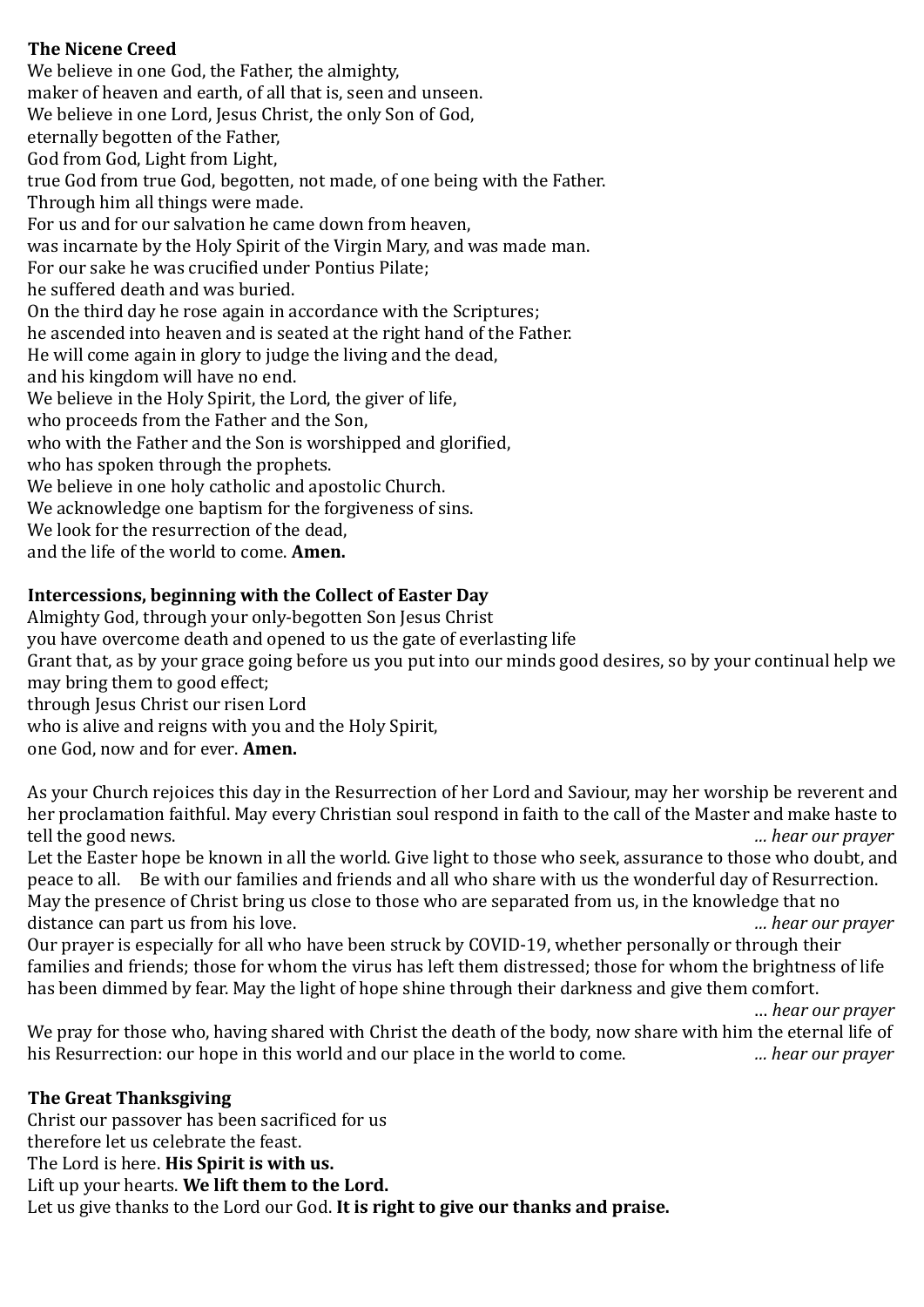All glory and honour, thanks and praise be given to you at all times and in all places, Lord, holy Father, true and living God, through Jesus Christ our Lord.

For he is your eternal Word through whom you have created all things from the beginning and formed us in your own image.

In your great love you gave him to be made man for us and to share our common life. In obedience to your will your Son our Saviour offered himself as a perfect sacrifice, and died on the cross for our redemption.

Through him you have freed us from the slavery of sin and reconciled us to yourself, our God and Father. He is our great high priest whom you raised from death and exalted to your right hand on high where he ever lives to intercede for us.

Through him you have sent upon us your holy and life-giving Spirit and made us a royal priesthood called to serve you for ever.

Therefore with angels and archangels and with all the company of heaven we proclaim your great and glorious name, for ever praising you and saying:

#### **Holy, holy, holy Lord, God of power and might, heaven and earth are full of your glory. Hosanna in the highest.**

Merciful Father, we thank you for these gifts of your creation, this bread and this wine, and we pray that we who eat and drink them in the fellowship of the Holy Spirit in obedience to our Saviour Christ in remembrance of his death and passion may be partakers of his body and his blood, who on the night he was betrayed took bread; and when he had given you thanks he broke it, and gave it to his disciples, saying, Take, eat. This is my body which is given for you; Do this in remembrance of me.

After supper, he took the cup, and again giving you thanks he gave it to his disciples, saying, Drink from this, all of you. This is my blood of the new covenant which is shed for you and for many for the forgiveness of sins. Do this, as often as you drink it, in remembrance of me.

Father, with this bread and this cup, we do as our Saviour has commanded:

we celebrate the redemption he has won for us;

we proclaim his perfect sacrifice, made once for all upon the cross, his mighty resurrection and glorious ascension; and we look for his coming to fulfil all things according to your will.

## **Christ has died; Christ is risen; Christ will come again.**

Renew us by your Holy Spirit, unite us in the body of your Son, and bring us with all your people into the joy of your eternal kingdom; through Jesus Christ our Lord, with whom and in whom, by the power of the Holy Spirit, we worship you, Father almighty, in songs of never-ending praise:

## **Blessing and honour and glory and power are yours for ever and ever. Amen.**

## **The Lord's Prayer**

Our Father, who art in heaven, hallowed be thy name; thy kingdom come, thy will be done on earth as it is in heaven. Give us this day our daily bread. And forgive us our trespasses as we forgive those who trespass against us. And lead us not into temptation, but deliver us from evil. For thine is the kingdom, the power and the glory, for ever and ever, Amen.

## **The Breaking of the Bread**

The bread which we break is a sharing in the body of Christ. **We being many are one body, for we all share in the one bread.**

#### **The Communion**